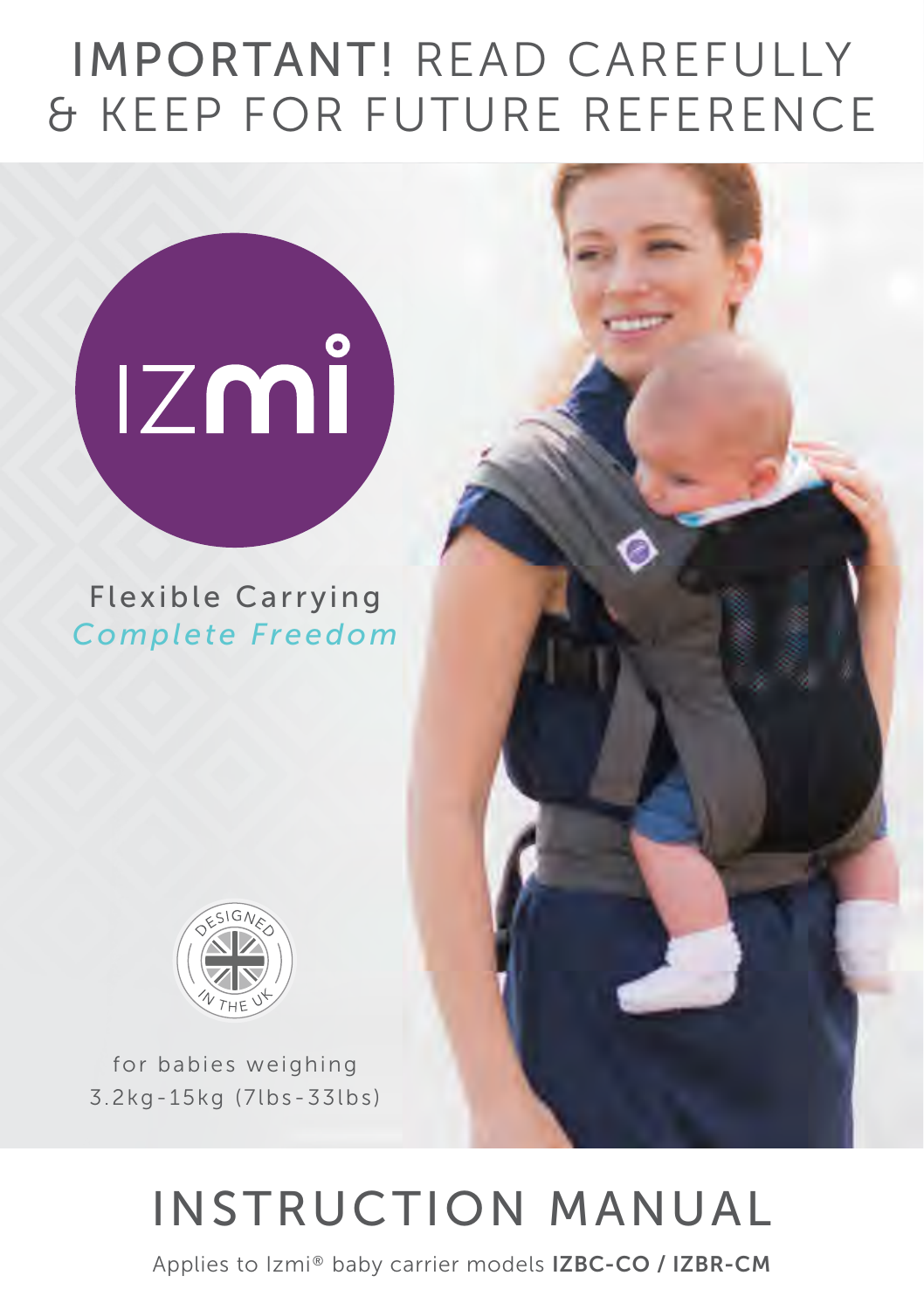## Your Izmi® Carrier Contents

All the simplicity and intimacy of a wrap with the ergonomic support and comfort of a soft structured carrier.

Important Information: Please read this instruction manual carefully before you use your Izmi® baby carrier. More information, advice and videos can be found on our website www.izmibaby.co.uk

This carrier is suitable for use with babies from newborn (3.2kg/7lbs) to toddler (15kg/33lbs). The width and height of the carrier seat can be adjusted as needed to ensure a good fit at all stages.

#### To Ensure Your Baby's Safety:

- Always follow the quidelines for safe carrying (see pages 13-14 for further information).
- When using the carrier continue to monitor your child at all times.
- Be aware of hazards around you whilst using the baby carrier; avoid heat sources, hot drinks and unsafe environments.
- Stop using the carrier if any parts are missing or damaged.
- For low birthweight babies and children with medical conditions, seek advice from a health professional before using the product.

#### WARNING! When using your Izmi® baby carrier:

- Your balance may be adversely affected by your movement and that of your child.
- Take care when bending or leaning forward or sideways.
- This carrier is not suitable for use during sporting activities.

Izmi® baby carriers are tested to Safety Standard EN13209:2-2015.

Product Warranty and Registration: Register your Izmi® baby carrier online at www.izmibaby.co.uk

|                                                                                                                                                                                                                                | $6^{\circ}$     |
|--------------------------------------------------------------------------------------------------------------------------------------------------------------------------------------------------------------------------------|-----------------|
| FRONT FACING CARRY with Shoulder Strap Variation __                                                                                                                                                                            | 8               |
| SIDE CARRY NAME OF STREET AND RESIDENCE OF STREET                                                                                                                                                                              | 10 <sup>°</sup> |
| BACK CARRY NAMES AND RESIDENCE AND RESIDENCE AND RESIDENCE AND RESIDENCE AND RESIDENCE AND RESIDENCE AND RESIDENCE AND RESIDENCE AND RESIDENCE AND RESIDENCE AND RESIDENCE AND RESIDENCE AND RESIDENCE AND RESIDENCE AND RESID | 11              |
| SAFETY & POSITIONING                                                                                                                                                                                                           | 13              |
| USING YOUR CARRIER IN SPECIAL SITUATIONS __                                                                                                                                                                                    | <b>15</b>       |

### Flexible Carrying, *Complete Freedom*



#izmibaby www.izmibaby.co.uk info@izmibaby.co.uk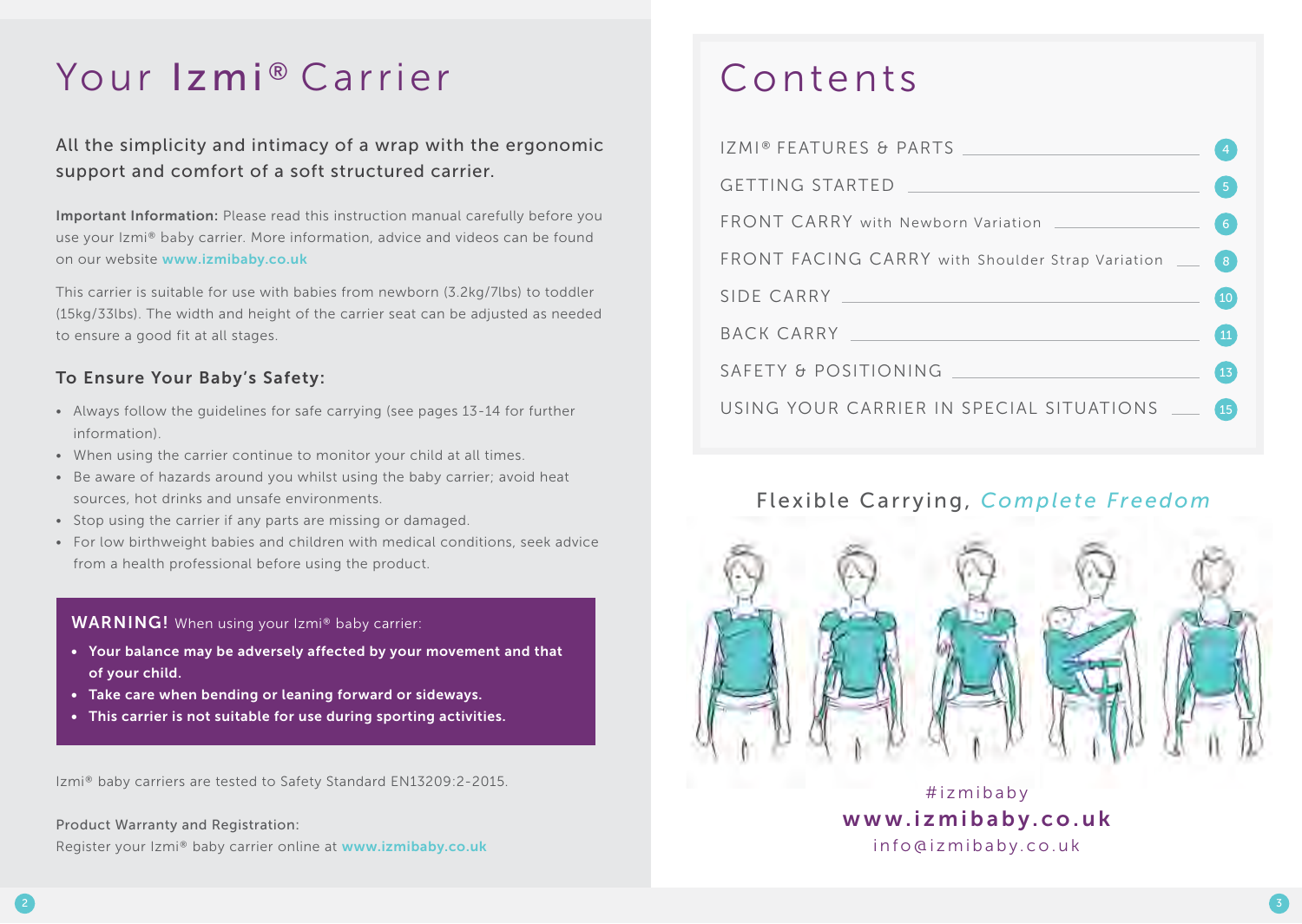## Izmi® Features & Parts Getting Started...

#### **1** Shoulder Straps

can be spread wide for optimum weight distribution

- 2 Headrest for added comfort and support
- Waistband 3

with hidden seat adjustment system

8

**4** Dual Adjustable Buckles for securing the shoulder

straps

Poppers for securing the headrest 5

**6** Ergonomic Adjustable Width Seat

7

Removable Components Please store these carefully:

Booster Cushion 7

to adjust baby's height in the carrier

8 Sternum Strap can be removed when not needed



Extra-breathable mesh panel

Izmi® baby carriers are incredibly adjustable to fit babies and parents of almost every shape and size. A good fit for parent and baby will ensure the best support and comfort while using your Izmi® baby carrier.

For further support please visit our website www.izmibaby.co.uk



#### 1. Adjusting the seat width: Lay the carrier flat and face down. Open the

hidden pocket in the waistband to reveal the hook-loop width adjustment system. Position the tabs of the carrier seat to fit your baby's size. Be sure to insert the tabs fully into the waistband. Close the pocket and press firmly to secure.



#### 2. Adjusting the seat height:

Secure the Booster Cushion into the carrier waistband by inserting the hook-loop tab fully into the middle of the waistband pocket. Close the pocket and press firmly to secure.

#### 3. Adjusting the shoulder straps:

Izmi® baby carriers can be worn with the shoulder straps sitting on top of your shoulders, or with the fabric spread out over your shoulders to distribute the weight more widely.

Izmi® baby carriers come with a removable Sternum Strap. You need to attach the Sternum Strap for use with the Front Carry Variation, and for Back Carries. The Sternum Strap may be detached when not needed.

There are 2 variations of wearing the shoulder straps for front carrying positions; see page 9 for further details.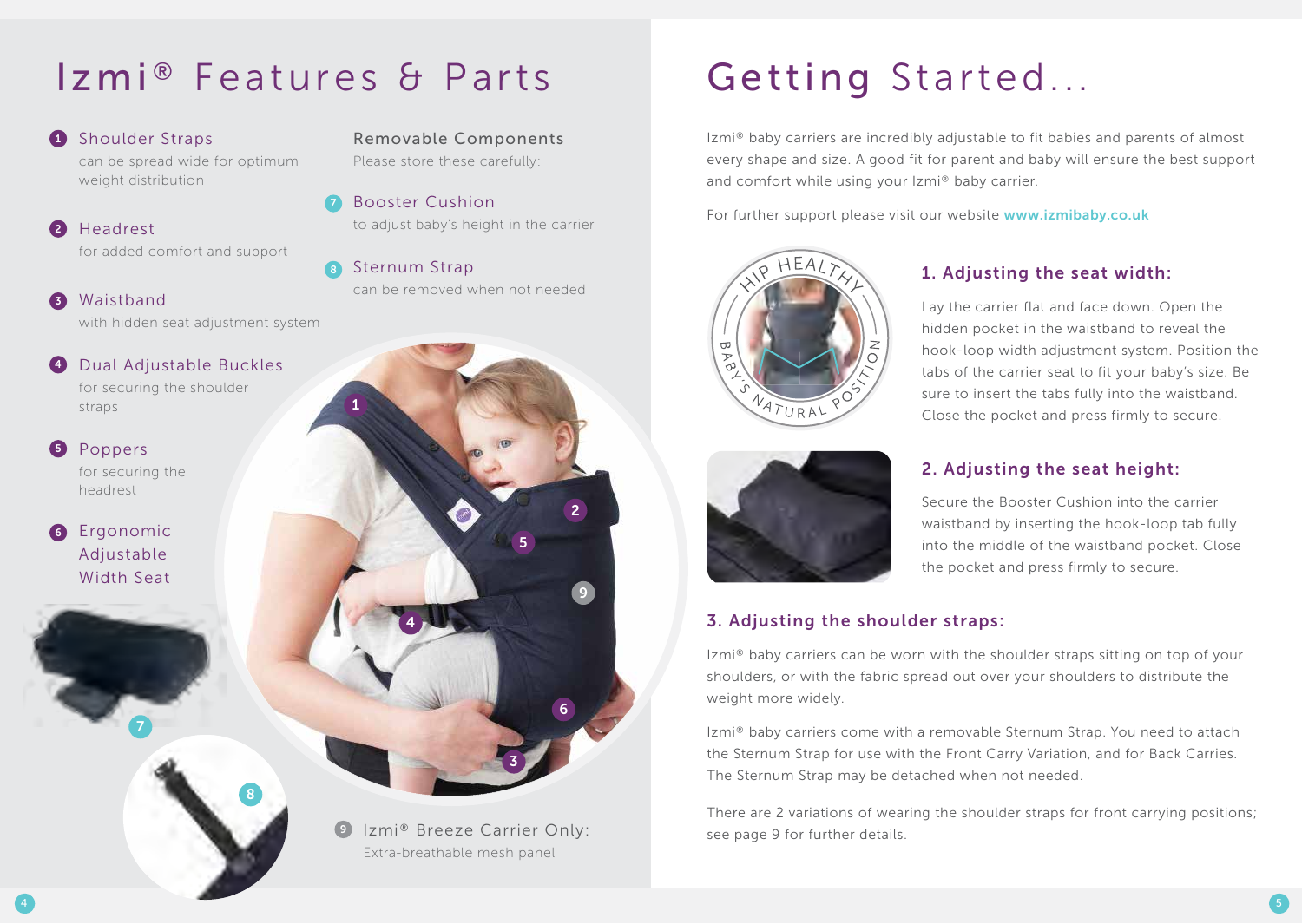## Front Carry

Suitable from newborn (3.2kg/ 7lbs) to toddler (15kg/33lbs).



- Always adjust seat width to fit your baby before you start.
- Booster Cushion may be used for a higher seating position.
- Keep at least one hand supporting your baby at all times until the carrier is fully secured.
- $\bullet$  For babies 0-4 months and when additional head support is needed: Open the carrier headrest up and secure it in place using 1 or 2 of the poppers located on the shoulder straps to stabilise your baby's head.









#### To safely remove your Izmi® baby carrier:

Reverse this process, ensuring that you keep your baby held securely against you with at least one hand at all times.

## Newborn Variation using Booster Cushion

Suitable for some babies 0-2 months (3.2kg/7lbs to 5kg/12lbs approx.)





Repeat Steps 4-10 of Front Carry (page 6).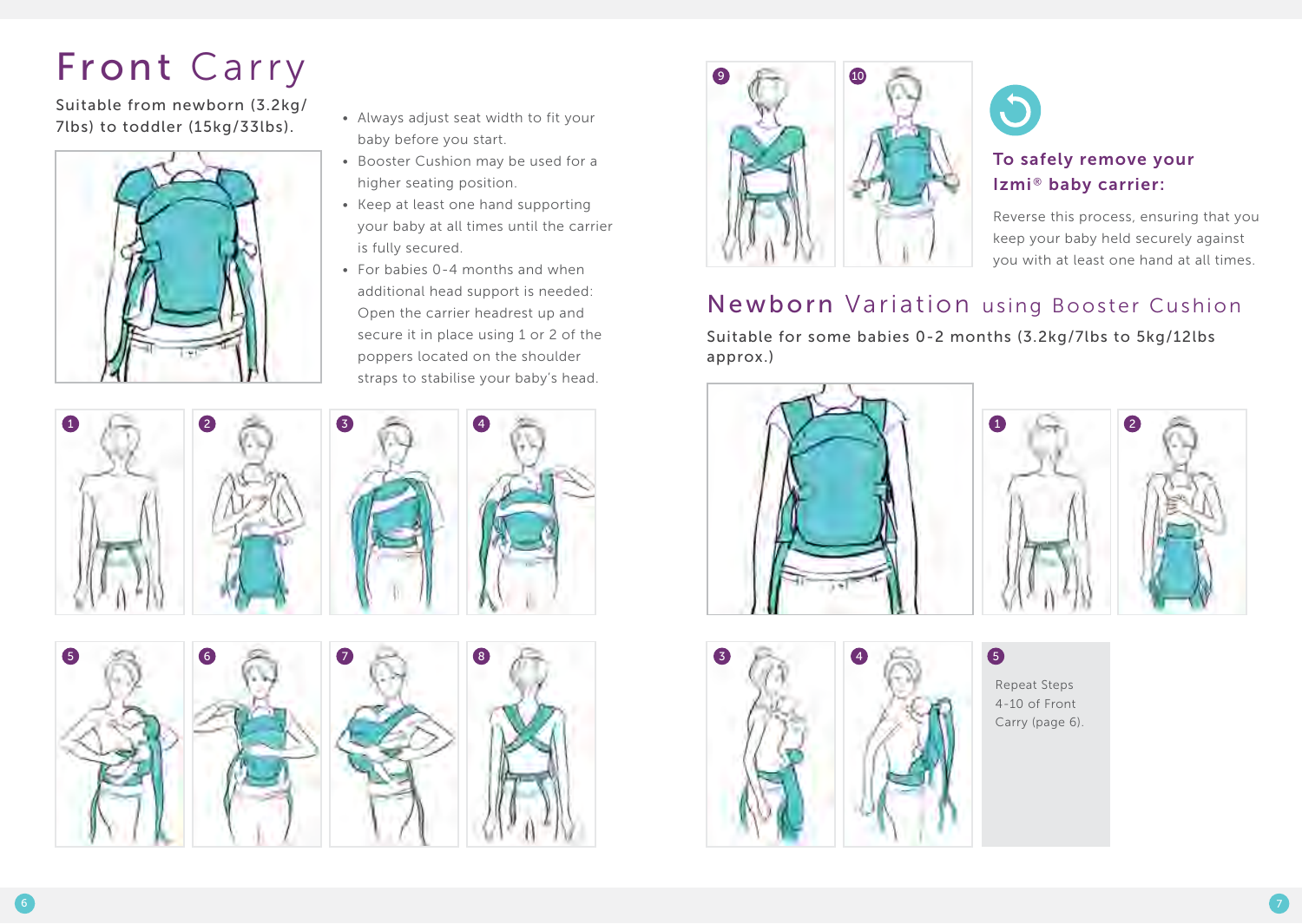# Front Facing Carry

Suitable for babies with full head and neck control (4m+).



- Adjust seat width to the narrowest setting. • Booster Cushion may be used for a higher seating position, and to increase baby's
- comfort. • Keep at least one hand supporting your baby at all times until the carrier is fully secured.

CAUTION! For optimum support and comfort do not use this position for extended periods. Always turn baby to face you for sleeping.





Follow Steps 4-8 of Front Carry (page 6) to fasten the shoulder straps.

Ensure all straps are fully tightened to hold your baby securely.



For babies 4+ months (full head control): Carrier straps should pass over your baby's arms (image 6).

 $\bullet$ 

#### 8

For babies 6+ months (sitting unaided): Carrier straps may also pass under your baby's arms (image 9).



### To safely remove your Izmi® baby carrier:

Reverse this process, ensuring that you keep your baby held securely against you with at least one hand at all times.

## Shoulder Strap Variation for all Front Carries



5 6

Attach Sternum Strap by sliding on to the shoulder strap.

Follow Steps 1-3 of Front Carry (page 6).





#### To safely remove your Izmi® baby carrier:

Reverse this process, ensuring that you keep your baby held securely against you with at least one hand at all times.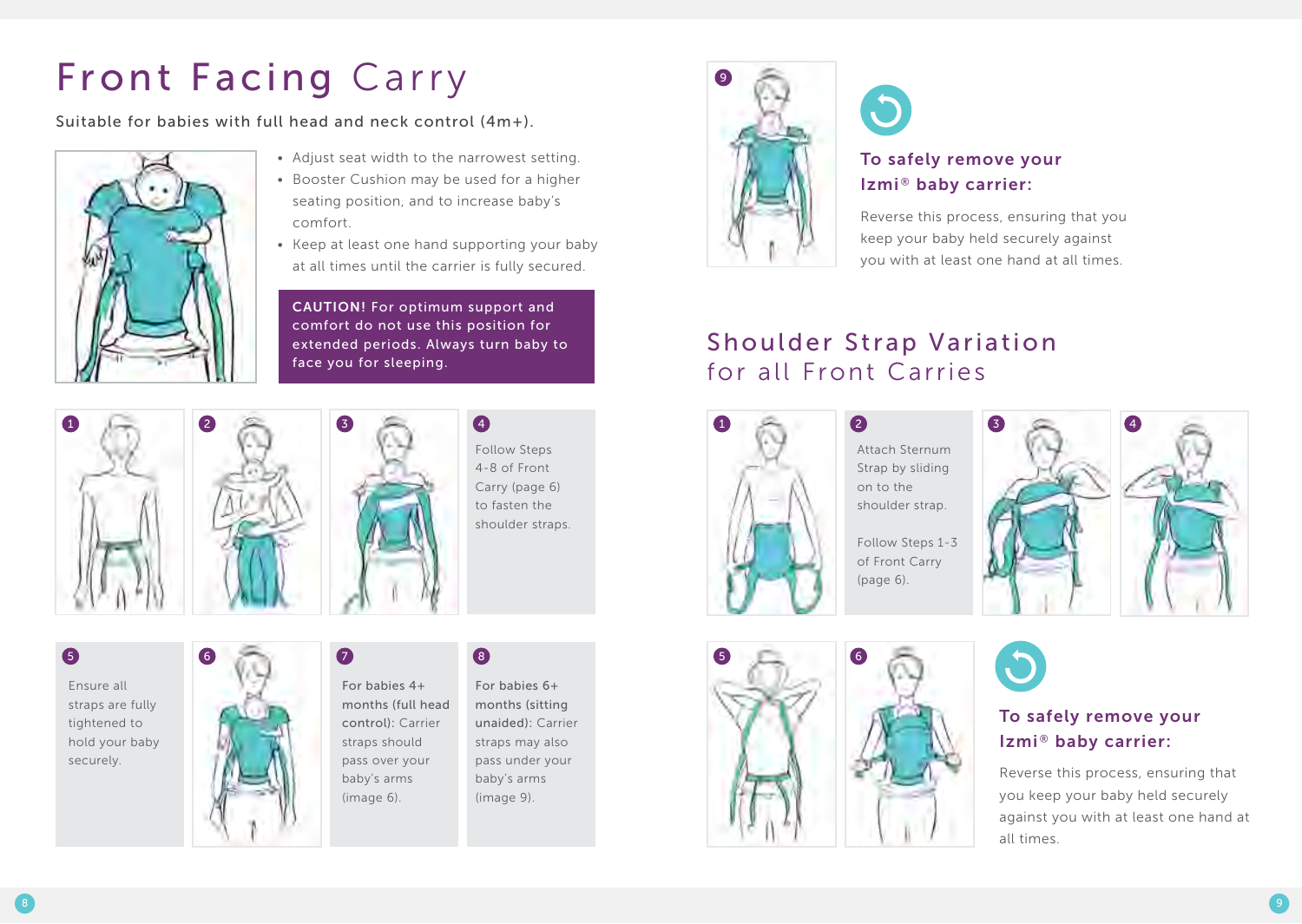# Side Carry

Suitable for babies with full head and neck control (4m+).



- Adjust seat width to fit your baby before you start.
- Booster Cushion may be used for a higher seating position.
- The side carry may be positioned on the left or right hip.
- $\bullet$  Keep at least one hand supporting your baby at all times until the carrier is fully secured.



# Back Carry



 $\bigcirc$ 

To safely remove your

Reverse this process, ensuring that you keep your baby held securely against you with at least one hand at all times.





- Adjust seat width to widest setting before you start.
- Booster Cushion may be used for a higher seating position.
- Ensure your baby is supported from falling at all times until the carrier is fully secured.

! Practice with someone to help you until you have safely mastered back carrying.















Attach Sternum Strap by sliding on to the shoulder strap.

Follow Steps 1-3 of Front Carry (page 6).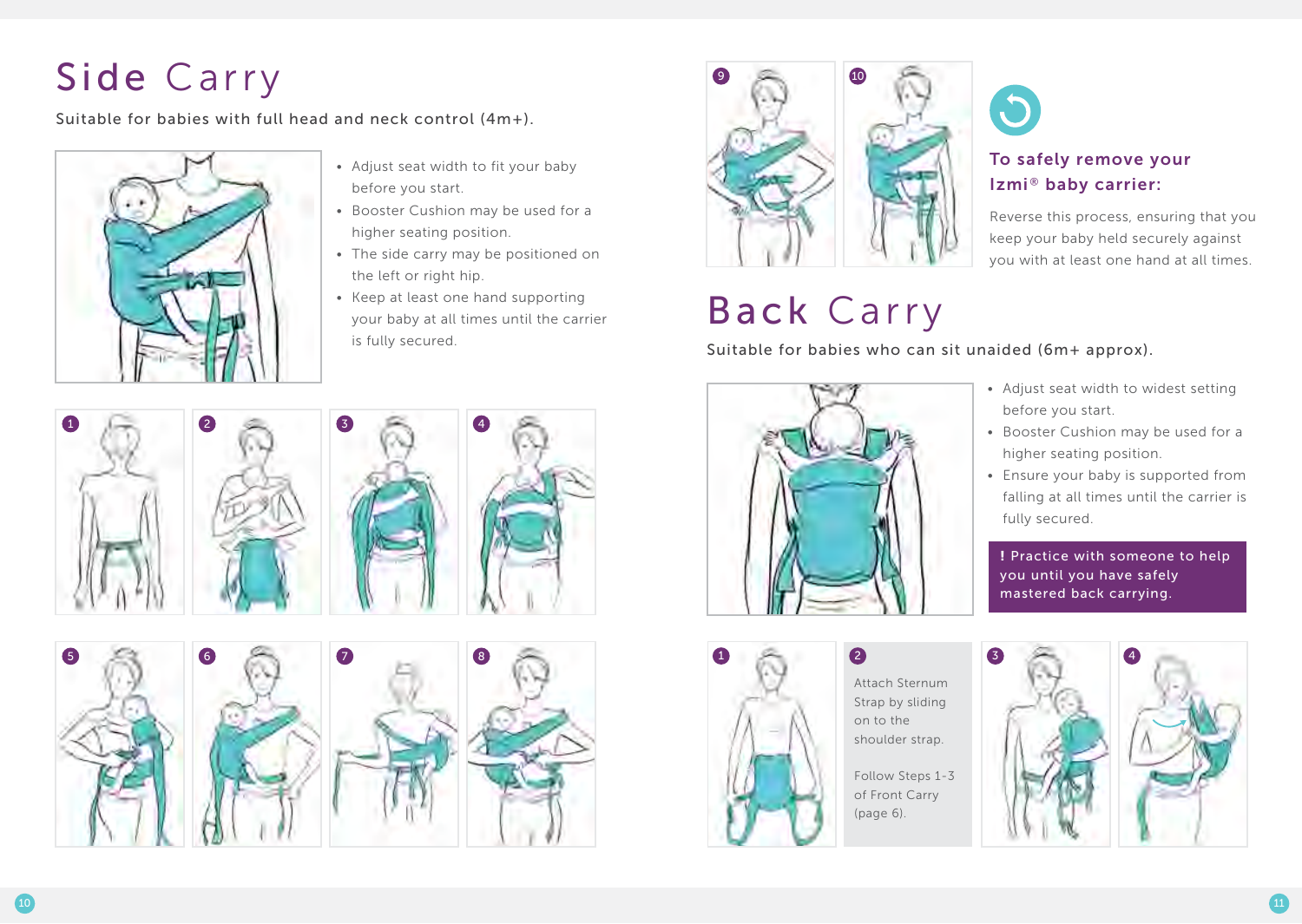





3

To safely remove your Izmi® baby carrier:

4





# Safety and Positioning for all Carrier Positions

Important Information: Please read this instruction manual carefully before you use your Izmi® baby carrier. More information, advice and videos can be found on our website www.izmibaby.co.uk

To ensure the safety of a baby in a sling or carrier, always check that the baby's:

- V Airways are protected and unobstructed
- $\checkmark$  Head is supported
- $\checkmark$  Spine is supported

#### Airways:

- $\checkmark$  No fabric covering face
- $\checkmark$  Face and nose visible at all times
- $\checkmark$  Chin is not pressing into their chest

#### Head:

- $\checkmark$  Head supported in line with spine
- $\checkmark$  Head remains stable as you move around
- $\checkmark$  Give additional head support as needed for sleeping

#### Spine:

- $\checkmark$  Support the spine to prevent your baby from slumping and to give you a snug comfortable fit
- $\checkmark$  Baby's spine should be supported by the carrier according to their developmental stage:

From newborn: Fully supported to the very top of their neck.

By around 4-5 months (baby can stabilise head while awake): Supported to the top of their back, level with their shoulders.

By around 7-9 months (baby can sit unaided): Supported up to their armpits (higher if preferred).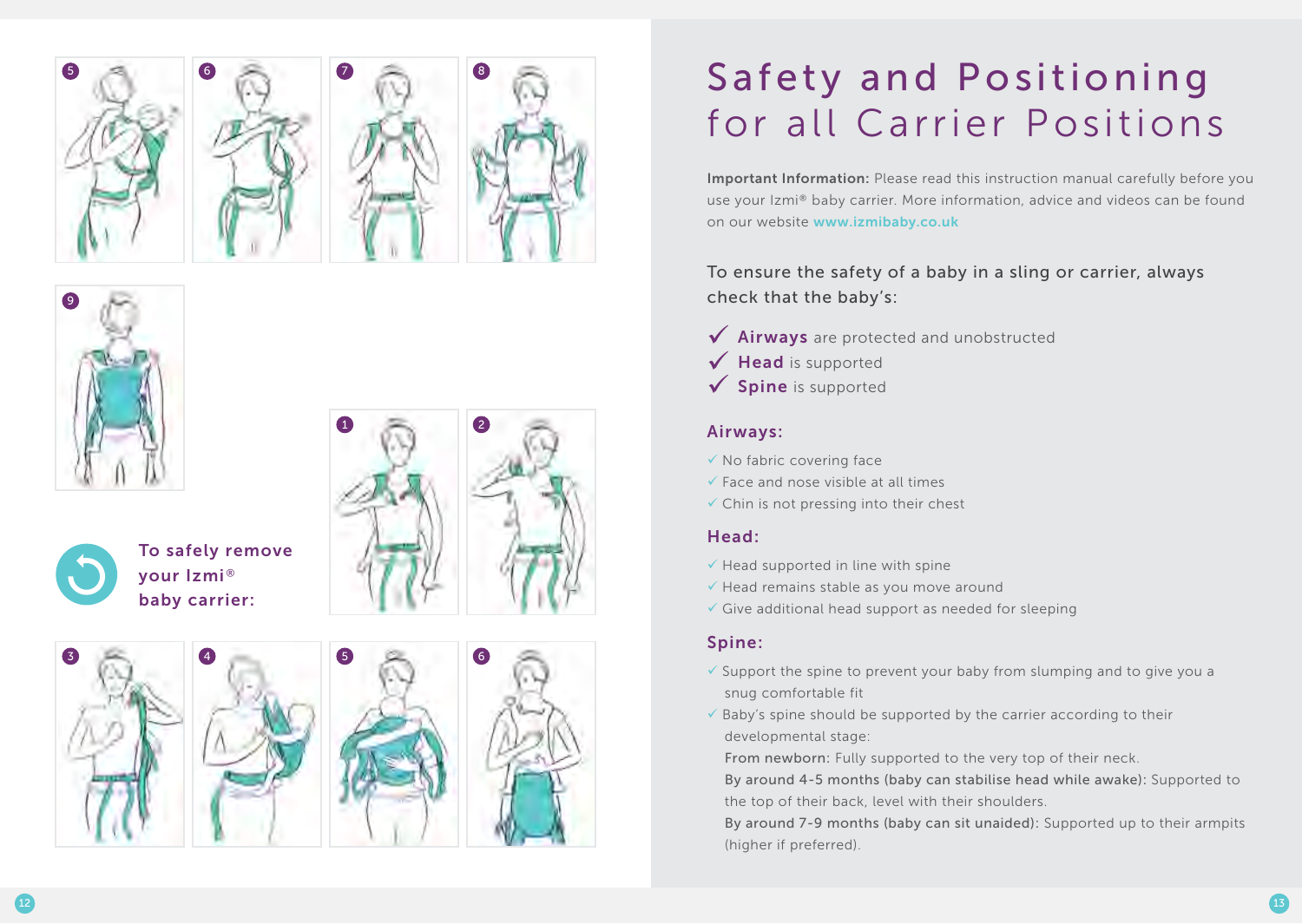## Safety and Positioning for all Carrier Positions

Good positioning of your baby in your Izmi® baby carrier will make it easier and more comfortable to use. Ensure that all straps are tightened to support your baby's weight snug and secure against your body. If your baby can lean away from you or is held too low then carrying will quickly become tiring and uncomfortable. Be aware that all babies are different, and react differently when carried in different positions.

#### Carrying Height:

For your baby's safety, carry your baby so that you can easily kiss their head. A good guide is to position your baby at the height that you naturally hold them in your arms. This will help ensure that your baby's weight is supported with minimum strain and maximum support.

#### Hip Healthy Positioning:

To support healthy hip development, position your baby with their legs in their natural 'froggy legged' position; knees higher than hips/bottom and feet lower than knees. Benefits of this natural positioning for hips and legs include:

- $\checkmark$  Recommended for healthy hip development
- $\checkmark$  Supports good positioning for your baby's pelvis and spine
- $\checkmark$  Improves ergonomic weight distribution for you, making carrying more comfortable



Young babies hold their legs close to their body in a foetal, 'tucked up' position. As they grow their legs will gradually open out to a wider 'spread squat' position. Do not force a baby's legs into a wider position than they are ready for; check how your baby naturally holds their legs when carried in your arms or in an infant car seat, and adjust the carrier seat accordingly.

#### Spine and Pelvis Positioning:

- $\checkmark$  Spine supported in its natural 'J' shaped curve without slumping.
- $\checkmark$  Pelvis tilted up towards the carrying adult. This pelvic tilt helps to relax your baby's spine and will lift the knees up into their natural 'froggy legged' position.

## Using your Izmi® Carrier in Special Situations

Izmi® baby carriers may be adapted for use in many situations. Always ensure that all safety advice is followed. Do not use your carrier in special situations if you are at all unsure about suitability or your baby's safety. Seek advice from a health professional and/or babywearing consultant.

#### Breastfeeding in your Izmi®Baby Carrier:

Izmi® baby carriers may be used as an aid to breastfeeding, provided all safety measures above are followed. To protect the baby's airways, ensure that their spine is supported, that no fabric covers their head or face and that they can breathe freely through their nose. Support their head with a hand or arm until they have the head and neck control to latch on and off by themselves (5+ months approx). Monitor your baby at all times while feeding, and return them to an upright position as soon as they have finished.

#### Low Birthweight and Premature Babies:

IMPORTANT: Babies born prematurely and/or with a low birth weight are at greater risk of suffocation. Take extra care, and seek advice from a health professional before using your carrier.

The guideline age-ranges in this manual may not be realistic if your baby/babies were born prematurely. Check your baby's level of postural control for each carrying position, and do not use the carrier if you are concerned for your baby's safety.

#### Carrying Multiples or Siblings:

Please read important information about premature and low birthweight babies above. For 2 babies aged 4+ months, and who can support their head unaided: You may use two Izmi® baby carriers to carry two babies with one baby on each hip. For 2 babies aged 6+ months, and who can sit unaided: You may use two Izmi® baby carriers to carry two babies with one baby on the front, and one on the back. Ensure that any baby carried on your back is able to sit unaided.

More information can be found on our website www.izmibaby.co.uk